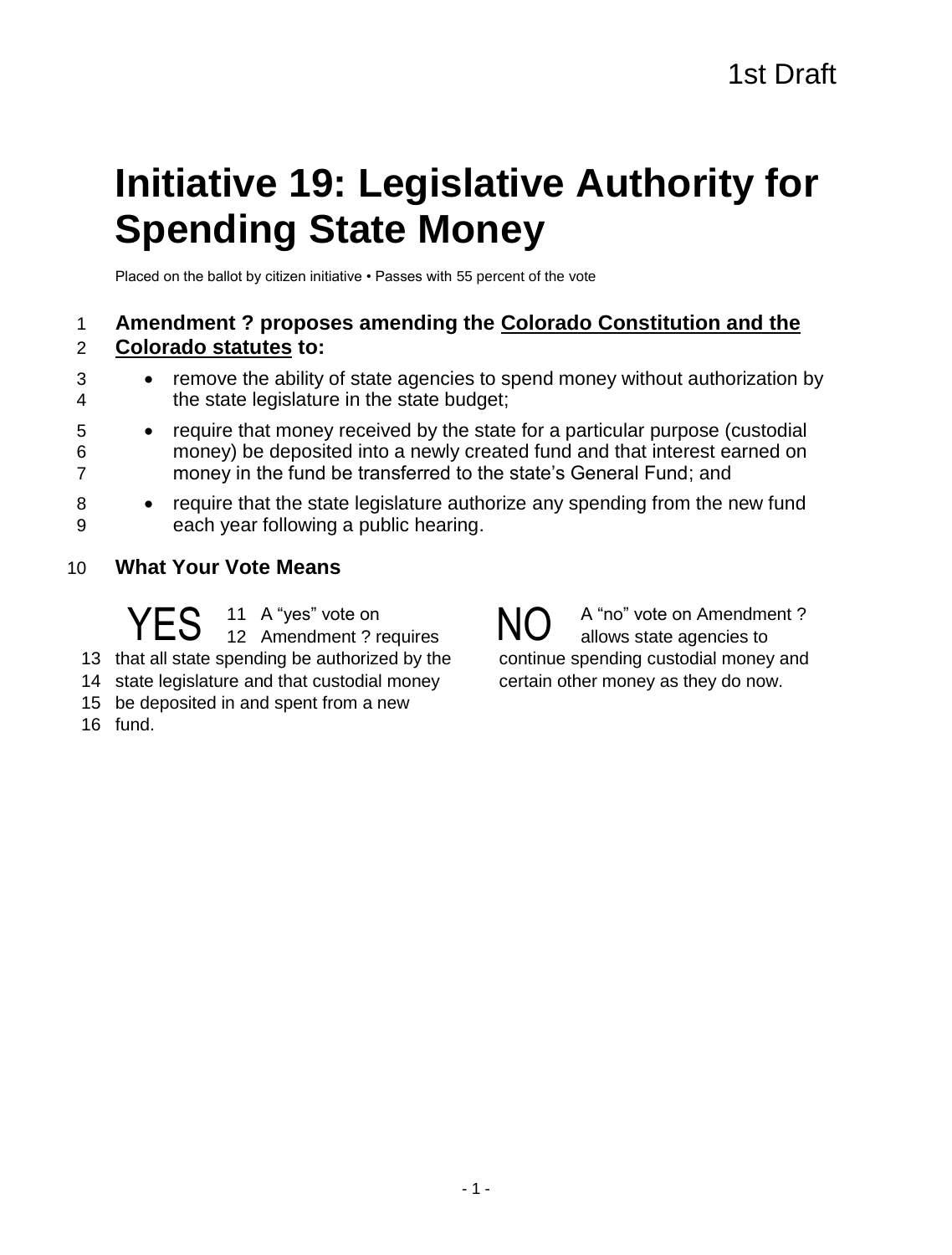# **Summary and Analysis for Amendment ?**

#### **What does this measure do?**

 The measure removes the ability of state agencies and elected officials, such as the Governor or the Attorney General, to spend money without specific authorization by the state legislature in the state budget. Instead, it requires all state spending to be authorized, or "appropriated," by the state legislature.

- In addition, the measure deposits custodial money in a new fund, called the Custodial Funds Transparency Fund. It defines custodial money as money received by the state 8 that must be used for a particular purpose. This includes money received from the federal government, as a legal settlement from a lawsuit, or as a donation from a private individual or organization. The word "custodial" is used to refer to the money because the state acts as the custodian of the money to ensure that it is spent on the intended purpose.
- Each year, the legislature must authorize spending from the new fund and hold a public hearing with an opportunity for public comment. Any interest earned on money in the
- new fund is placed in the state's General Fund, where it may be used for any purpose.

#### **How is spending authorized now?**

- Under the Colorado Constitution, the state legislature has the power to direct how money will be spent by the government through the annual budget process. Each year, the state legislature passes the annual budget bill, completing a process that includes time for public input and debate by legislators. This bill sets the amount of funding available for state programs, allowing state agencies to legally spend the money allocated to them. The budget does not typically address the spending of custodial money, as these funds originate outside of state government, and the specific purpose
- for which they must be used is already determined.

## **How would the measure change the process for spending custodial money?**

- All state spending would require legislative authorization, including the spending of custodial money. The measure does not change the particular purpose for which custodial money must be spent. However, the state legislature may make different spending decisions than state agencies would to address that purpose, and the timing of when some moneys are spent may change.
- The state receives custodial money throughout the year, including when the legislature
- is typically out of session between May and December. Implementation of the measure
- could require the legislature to establish a new process to authorize spending of
- custodial money outside of the regular legislative session. The new process may affect
- the timing of certain spending decisions, potentially resulting in delayed or interrupted operations until spending is authorized.
- **What are examples of money that the measure would affect?**
- The state legislature would have to authorize spending of all funds, including the following types of money that are not part of the current budget process.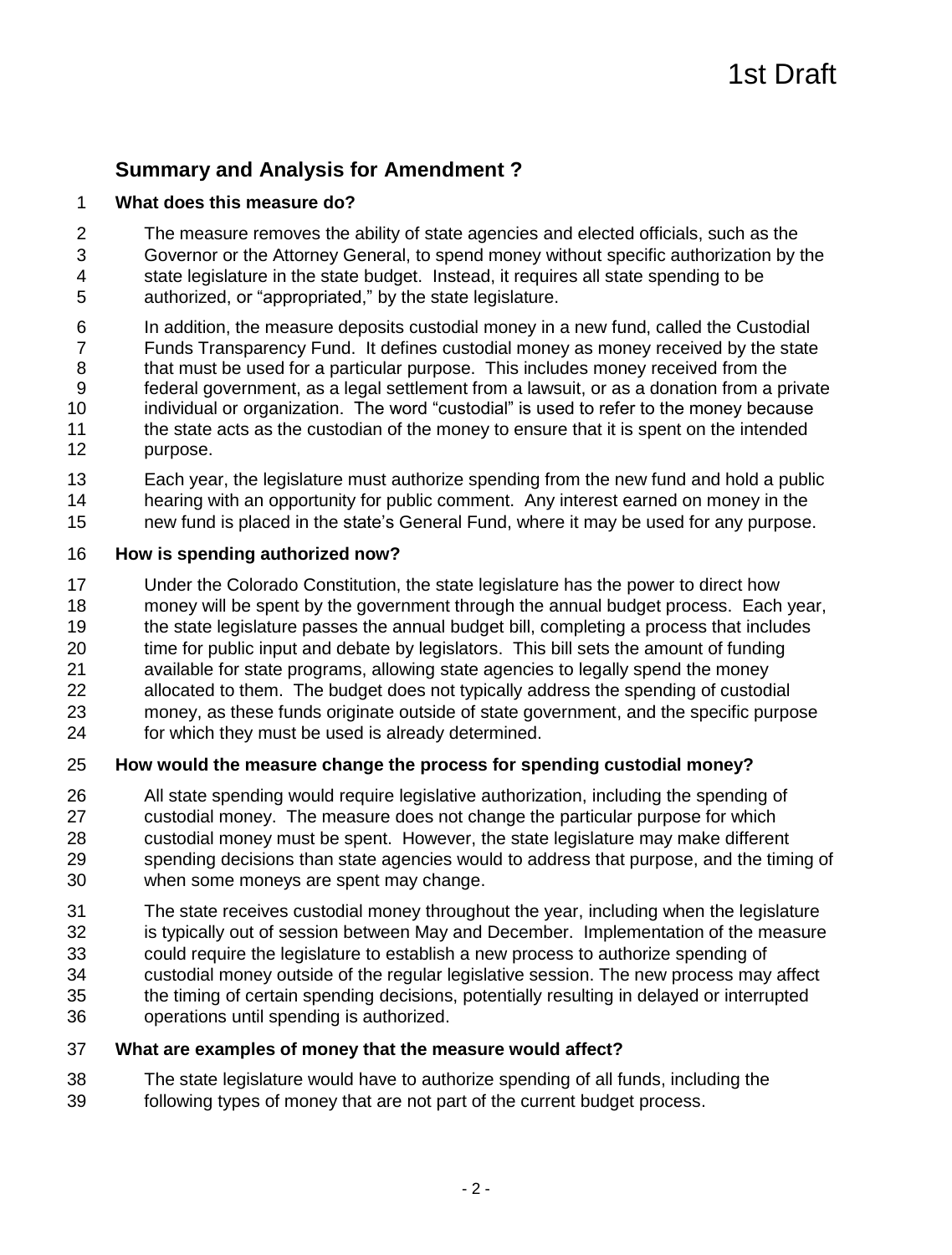- **Emergency relief funds.** For example, in 2020, the state received \$1.67 billion in federal relief funds through the Coronavirus Aid, Relief, and Economic Security Act (CARES Act), which was spent according to the Governor's executive order.
- **Money from the federal government.** The federal government provides regular funding for many state programs each year, including but not limited to health care and human services, transportation, and education programs. This money is custodial when federal law says how it should be spent. Only some of this spending is currently authorized by the legislature.
- **Legal settlements.** The state receives funds from various legal settlements, such as the Volkswagen diesel emissions settlement. These funds are spent by state agencies according to the applicable court orders.
- **Transportation funding.** Under an existing law, nearly all funding for state transportation projects is allocated by an independent commission without regular 14 legislative authorization.
- **Grants.** State agencies may receive competitive grant awards from the federal government or from private organizations, which may be spent on the specific programs or purposes for which the grant was awarded.
- **Gifts and donations.** State agencies, colleges, and universities may receive and spend gifts or donations.

#### **What are other impacts of this measure?**

- **State revenue limit.** Under current law, most but not all custodial money is exempt from the state's constitutional revenue limit. Under the measure, all custodial money and the interest earned on it are exempt.
- **Interest revenue.** Currently, interest earned on custodial money remains available for the same purpose as the custodial money. This measure would move interest earned on the Custodial Fund Transparency Fund into the General Fund, where it could be spent by the legislature for any purpose.

*For information on those issue committees that support or oppose the measures on the ballot at the November 2, 2021, election, go to the Colorado Secretary of State's elections center web site hyperlink for ballot and initiative information:*

http://www.sos.state.co.us/pubs/elections/Initiatives/InitiativesHome.html